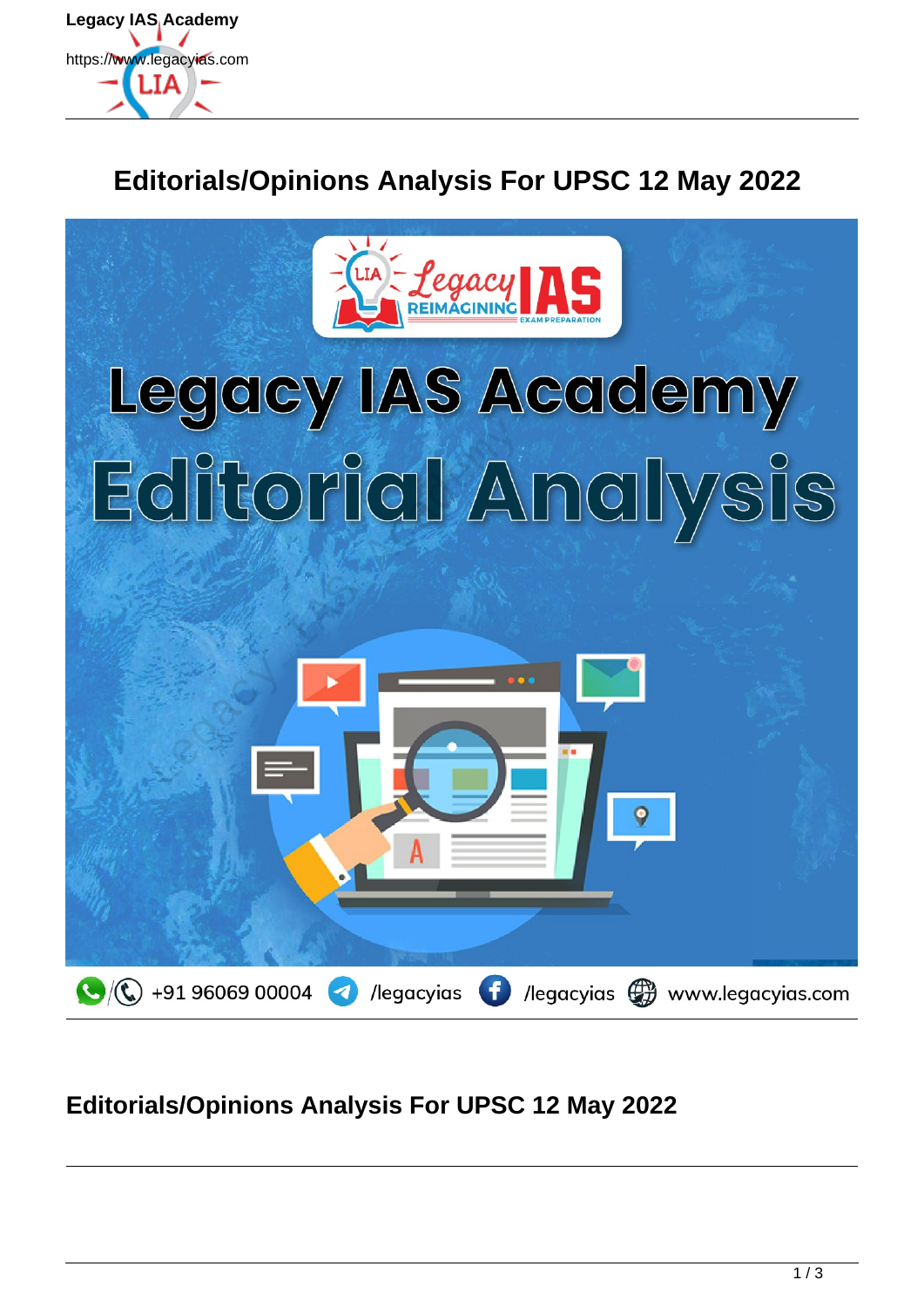

- 1. Ukraine conflict won't make the US abandon Indo-Pacific Strategy
- 2. The importance of Emigrants

## [Ukraine Conflict Won't Make the US Abandon Indo-Pacific Strategy](https://www.legacyias.com/ukraine-conflict-and-indo-pacific-strategy/)

#### **Context**

When Russian President Vladimir Putin invaded Ukraine at the end of February, it was widely asked in Delhi if the new challenges of European security would result in a dilution of the US's strategic commitment to the Indo-Pacific. Saian President Vladimir Putin invaded Ukraine<br>Delhi if the new challenges of European securit<br>commitment to the Indo-Pacific.<br>e<br>teral, Regional and Global Groupings and Agr

#### **Relevance**

GS-II: Bilateral, Regional and Global Groupings and Agreements involving India and/or affecting India's interests.

#### **Dimensions of the Article**

- The Challenge of balancing China and Russia
- Engagement with Asia
- Implications for India
- Way Forward

Click Here To Read More: Ukraine Conflict Won't Make the US Abandon Indo-Pacific Strategy

### The Importance of Emigrants